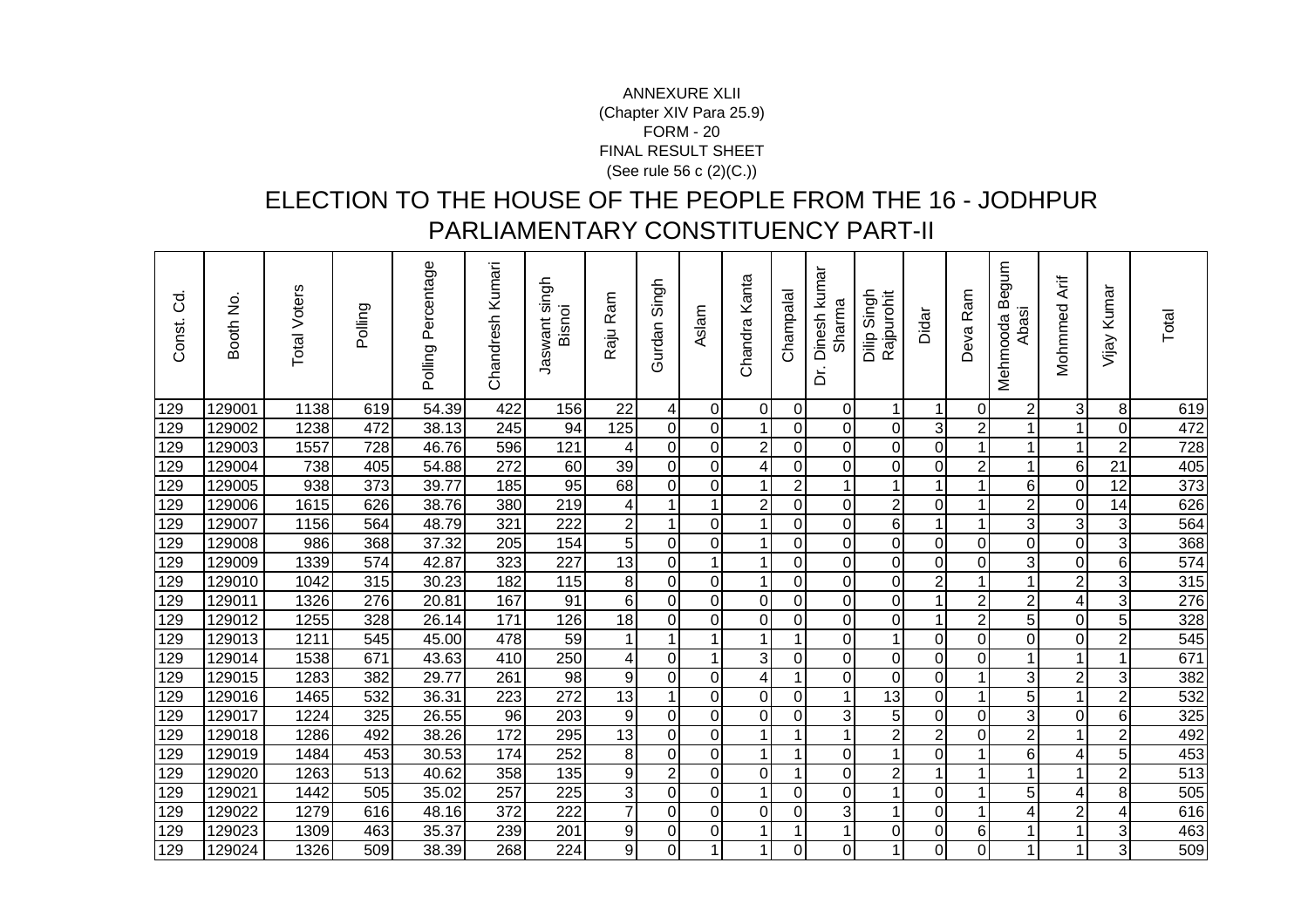| 129 | 129025 | 1488 | 603 | 40.52 | 462 | 108              | 9               | 1              | 4              | 2              | 0              | $\Omega$       | $\overline{2}$  | 1              | $\Omega$       | 8               | $\Omega$       | 6                        | 603              |
|-----|--------|------|-----|-------|-----|------------------|-----------------|----------------|----------------|----------------|----------------|----------------|-----------------|----------------|----------------|-----------------|----------------|--------------------------|------------------|
| 129 | 129026 | 1402 | 379 | 27.03 | 173 | 187              | 5               | $\Omega$       | $\Omega$       | 0              |                | $\overline{2}$ | 3               | $\Omega$       | 1              | 1               | $\overline{2}$ | $\overline{\mathcal{A}}$ | 379              |
| 129 | 129027 | 949  | 388 | 40.89 | 131 | 234              | 5               | 0              | $\mathbf 0$    | 0              | $\Omega$       | 0              | $\mathbf{1}$    | 1              | $\overline{2}$ | 9               | $\mathbf 0$    | 5                        | 388              |
| 129 | 129028 | 488  | 220 | 45.08 | 108 | 104              | 1               | 0              | $\Omega$       | 0              | $\Omega$       | 0              | 2               | 1              | $\overline{2}$ | 1               | 1              | $\Omega$                 | 220              |
| 129 | 129029 | 1866 | 462 | 24.76 | 138 | 305              | 6               | $\overline{2}$ | $\Omega$       | 0              | 0              | 0              | $\overline{2}$  | 0              | 1              | 5               | 1              | $\overline{2}$           | 462              |
| 129 | 129030 | 1443 | 743 | 51.49 | 302 | 394              | 5               | 0              | 1              | 1              | 1              | 8              | 1               | $\overline{2}$ | $\mathbf 0$    | $\overline{27}$ | 0              | $\Omega$                 | 742              |
| 129 | 129031 | 1195 | 486 | 40.67 | 188 | 283              | $\overline{7}$  | $\Omega$       | 0              | 1              | 0              | 1              | $\mathbf 0$     | $\Omega$       | $\overline{0}$ | 5               | 0              | 1                        | 486              |
| 129 | 129032 | 1341 | 697 | 51.98 | 375 | 269              | $\overline{25}$ | $\overline{2}$ | 1              | 3              | 1              | 1              | 3               | $\mathbf 0$    | 3              | $\overline{8}$  | $\overline{2}$ | 4                        | 697              |
| 129 | 129033 | 1110 | 555 | 50.00 | 226 | 303              | $\overline{7}$  | 1              | 3              | $\overline{2}$ |                | $\overline{0}$ | $\overline{1}$  | $\overline{0}$ | $\overline{1}$ | $\overline{6}$  | $\overline{2}$ | $\overline{2}$           | 555              |
| 129 | 129034 | 1226 | 503 | 41.03 | 411 | 60               | 6               | $\mathbf 1$    | $\overline{2}$ | $\overline{2}$ | 1              | $\overline{2}$ | $\overline{0}$  | $\overline{2}$ | $\overline{5}$ | 1               | $\overline{2}$ | $\overline{8}$           | 503              |
| 129 | 129035 | 736  | 272 | 36.96 | 171 | 80               | 5               | $\Omega$       | 1              | 0              | $\Omega$       | 0              | $\overline{11}$ | $\Omega$       | $\overline{0}$ | 1               | 1              | $\overline{2}$           | 272              |
| 129 | 129036 | 1347 | 477 | 35.41 | 340 | 100              | 16              | 1              | 1              | 0              | $\Omega$       | 1              | $\overline{2}$  | 1              | 3              | $\overline{c}$  | 3              | $\overline{7}$           | 477              |
| 129 | 129037 | 1551 | 678 | 43.71 | 621 | 20               | 6               | 1              | 4              | 3              | 0              | 0              | $\mathbf{1}$    | 0              | $\overline{4}$ | 1               | 8              | 9                        | 678              |
| 129 | 129038 | 1442 | 767 | 53.19 | 574 | 158              | 15              | 0              | 1              | 3              | $\overline{2}$ | 0              | $\overline{c}$  | $\Omega$       | 1              | 1               | 3              | $\overline{7}$           | 767              |
| 129 | 129039 | 1261 | 609 | 48.30 | 478 | 116              | 3               | 1              | $\Omega$       | 3              | 0              | 0              | $\overline{0}$  | 0              | $\mathbf 0$    | 0               | 1              | $\overline{7}$           | 609              |
| 129 | 129040 | 1362 | 754 | 55.36 | 341 | 395              | $\overline{7}$  | 1              | 3              | $\overline{0}$ | $\overline{0}$ | 1              | $\overline{0}$  | 1              | $\mathbf{1}$   | $\overline{2}$  | $\overline{2}$ | $\overline{0}$           | 754              |
| 129 | 129041 | 1021 | 559 | 54.75 | 428 | 117              | 3               | 0              | $\overline{0}$ | 1              | 1              | 1              | 3               | 1              | $\overline{0}$ | $\overline{2}$  | $\overline{0}$ | $\overline{2}$           | 559              |
| 129 | 129042 | 1466 | 896 | 61.12 | 594 | 259              | 8               | $\overline{2}$ | $\overline{2}$ | 5              | $\overline{2}$ | 7              | 1               | $\Omega$       | 1              | 3               | 1              | 11                       | 896              |
| 129 | 129043 | 1273 | 621 | 48.78 | 348 | 256              | $\overline{2}$  | $\overline{2}$ | $\overline{0}$ | 1              | $\overline{2}$ | $\overline{2}$ | $\overline{2}$  | 0              | $\overline{0}$ | $\overline{0}$  | 3              | 3                        | 621              |
| 129 | 129044 | 1473 | 581 | 39.44 | 292 | 259              | $\overline{12}$ | 3              | $\Omega$       | 0              | $\overline{2}$ | 1              | 1               | 0              | $\Omega$       | 1               |                | 9                        | 581              |
| 129 | 129045 | 1437 | 484 | 33.68 | 258 | 215              | 4               | 1              | $\mathbf 1$    | 0              | 0              | 0              | 1               | 0              | $\mathbf 0$    | $\overline{c}$  | 1              | 1                        | 484              |
| 129 | 129046 | 1491 | 721 | 48.36 | 337 | 364              | 6               | 0              | 0              | 1              | 0              | 1              | $\overline{c}$  | 1              | $\mathbf 0$    | 4               | 1              | 4                        | $\overline{721}$ |
| 129 | 129047 | 844  | 386 | 45.73 | 130 | 250              | 1               | $\mathbf 0$    | 0              | 1              | $\mathbf 0$    | $\overline{2}$ | $\mathbf 0$     | $\mathbf 0$    | $\mathbf 0$    | 1               | $\mathbf 0$    | 1                        | 386              |
| 129 | 129048 | 729  | 279 | 38.27 | 110 | 167              | $\Omega$        | 0              | 0              | 0              | $\Omega$       | $\overline{0}$ | $\overline{0}$  | $\overline{0}$ | $\overline{0}$ | 1               | $\overline{0}$ | 1                        | 279              |
| 129 | 129049 | 1259 | 560 | 44.48 | 124 | 420              | 4               | 0              | $\overline{0}$ | $\overline{0}$ | $\overline{0}$ | 10             | $\overline{0}$  | 0              | $\overline{0}$ | 1               | $\mathbf 0$    | $\mathbf 1$              | 560              |
| 129 | 129050 | 802  | 319 | 39.78 | 119 | 196              | 1               | $\Omega$       | 0              | 0              | $\overline{0}$ | 1              | $\Omega$        | 1              | $\overline{0}$ | 0               | 1              | $\Omega$                 | $\overline{319}$ |
| 129 | 129051 | 1150 | 441 | 38.35 | 101 | 334              | $\overline{2}$  | 1              | $\overline{0}$ | 0              | $\overline{0}$ | 1              | $\overline{0}$  | 0              | $\overline{0}$ | 1               | 1              | $\overline{0}$           | 441              |
| 129 | 129052 | 1326 | 532 | 40.12 | 136 | $\overline{375}$ | 3               | 1              | $\Omega$       | 1              | $\Omega$       | 15             | $\Omega$        | $\Omega$       | $\overline{0}$ | 1               | 0              | $\Omega$                 | 532              |
| 129 | 129053 | 1145 | 508 | 44.37 | 382 | 115              | 1               | 0              | 3              | 0              | 0              | 1              | $\mathbf 0$     | 0              | $\mathbf 0$    | 0               | 0              | 6                        | 508              |
| 129 | 129054 | 1031 | 394 | 38.22 | 226 | 161              | 3               | 0              | $\Omega$       | 0              | 0              | 0              | $\mathbf 0$     | 0              | $\mathbf 0$    | 1               | $\Omega$       | 3                        | 394              |
| 129 | 129055 | 753  | 334 | 44.36 | 214 | 117              | 1               | 0              | 0              | 0              | $\mathbf 0$    | 0              | $\mathbf 0$     | $\mathbf 0$    | $\overline{0}$ | 1               | $\mathbf 0$    | 1                        | 334              |
| 129 | 129056 | 1525 | 494 | 32.39 | 458 | 27               | 1               | 1              | $\mathbf 0$    | $\overline{c}$ | 0              | 0              | $\overline{0}$  | 0              | $\overline{0}$ | 0               | $\overline{0}$ | 5                        | 494              |
| 129 | 129057 | 880  | 433 | 49.20 | 191 | 236              | $\overline{c}$  | $\overline{2}$ | $\Omega$       | 0              | $\mathbf 0$    | 0              | $\Omega$        | $\Omega$       | $\overline{0}$ | 0               | 1              | 1                        | 433              |
| 129 | 129058 | 1508 | 628 | 41.64 | 264 | 357              | 3               | 0              | 0              | 0              | 0              | 1              | $\overline{0}$  | 0              | $\overline{0}$ | 1               | $\mathbf 0$    | $\overline{2}$           | 628              |
| 129 | 129059 | 1409 | 629 | 44.64 | 612 | 5                | $\overline{c}$  | 0              | 4              | 0              | 1              | 0              | $\overline{0}$  | 0              | 0              | 1               | 1              | 3                        | 629              |
| 129 | 129060 | 1474 | 649 | 44.03 | 353 | 268              |                 | 0              | 1              | 4              | 1              | 0              | $\Omega$        | 0              | $\overline{2}$ | 3               | 2              | 8                        | 649              |
| 129 | 129061 | 1400 | 606 | 43.29 | 173 | 423              | $\overline{2}$  | $\Omega$       |                | 1              | 0              | 1              | $\Omega$        | 1              | $\overline{2}$ | 0               | $\overline{2}$ | 0                        | 606              |
| 129 | 129062 | 1317 | 557 | 42.29 | 427 | 102              | 4               | $\Omega$       |                | 1              | 1              | 0              | $\Omega$        | 1              | $\overline{4}$ | $\overline{6}$  | 1              | 9                        | 557              |
| 129 | 129063 | 1157 | 510 | 44.08 | 386 | 105              | 1               | $\overline{c}$ | 0              | 0              | 0              | 0              | 1               | 1              | 0              | $\overline{2}$  | $\overline{c}$ | 10                       | 510              |
| 129 | 129064 | 983  | 344 | 34.99 | 195 | 144              | 0               | 0              | $\overline{2}$ | 0              | $\Omega$       | 1              | $\overline{0}$  | 0              | 0              | $\overline{0}$  | $\overline{0}$ | $\overline{2}$           | 344              |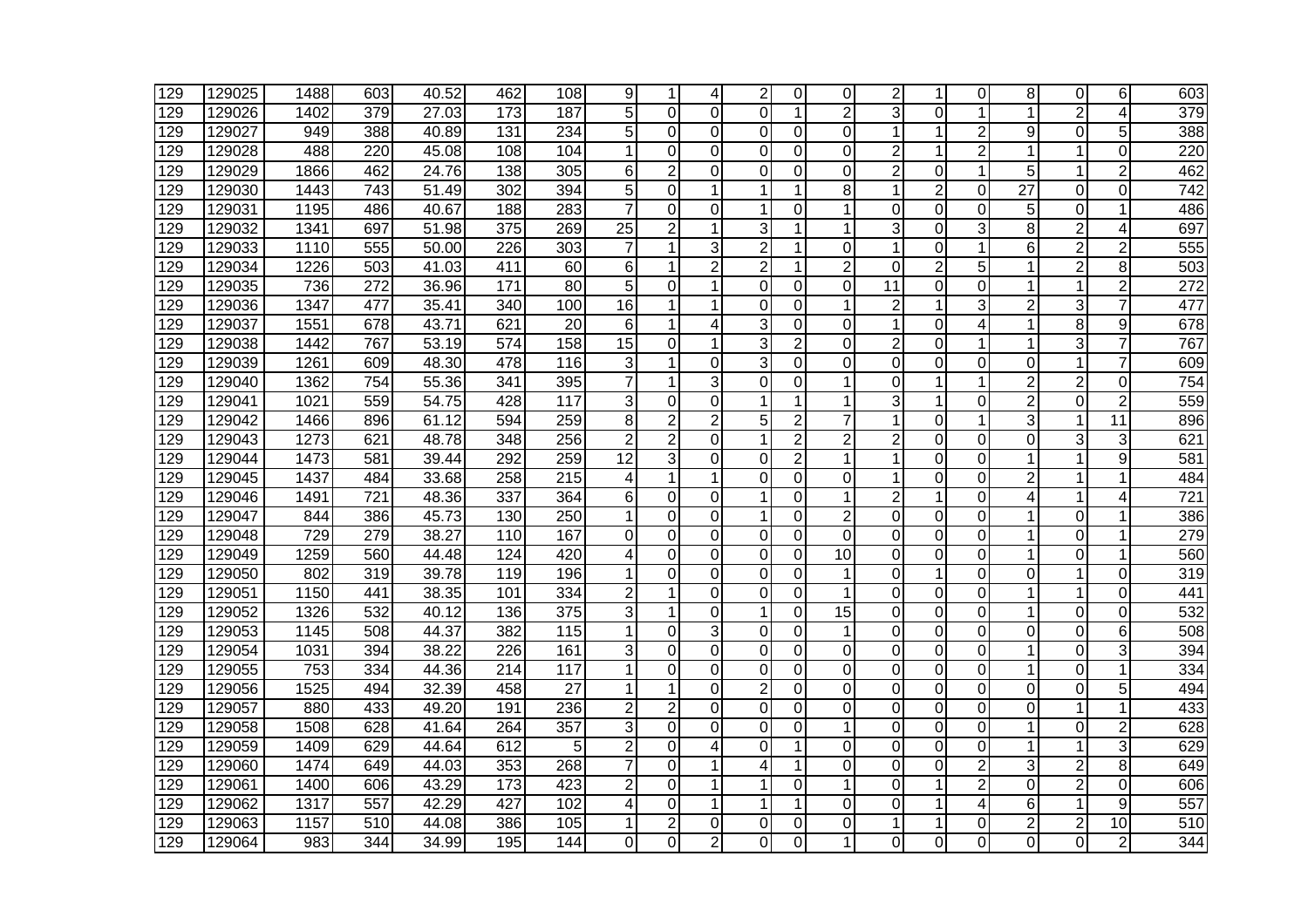| 129 | 129065 | 1461 | 545              | 37.30              | 226              | 310              | 3               | 1              |                | $\overline{2}$ | 0              | $\Omega$       | 0               | 0              | $\Omega$       | 1                       | 1              | 0              | 545              |
|-----|--------|------|------------------|--------------------|------------------|------------------|-----------------|----------------|----------------|----------------|----------------|----------------|-----------------|----------------|----------------|-------------------------|----------------|----------------|------------------|
| 129 | 129066 | 713  | 309              | 43.34              | 250              | 45               | 8               | $\Omega$       |                | $\mathbf{1}$   | 0              | 0              | $\Omega$        | $\overline{2}$ | $\Omega$       | 1                       | 1              | $\Omega$       | 309              |
| 129 | 129067 | 799  | 348              | 43.55              | 329              | Δ                | 4               | 0              |                | $\Omega$       | 0              | 1              | $\overline{0}$  | $\overline{0}$ | $\Omega$       | 1                       | 1              | 7              | 348              |
| 129 | 129068 | 1052 | 413              | 39.26              | 328              | 58               | 4               | 0              | $\Omega$       | 3              | 0              | 0              | 1               | 9              | 1              | 1                       | 1              | 7              | $\overline{413}$ |
| 129 | 129069 | 834  | 292              | 35.01              | 228              | 47               | 2               | 1              | 1              | 1              | 0              | 1              | 0               | 0              | 0              | 0                       | 1              | 10             | 292              |
| 129 | 129070 | 1541 | 583              | 37.83              | 392              | 166              | 0               | 0              | 5              | $\overline{2}$ | 0              | 0              | 0               | 4              | 0              | 3                       | 3              | 8              | 583              |
| 129 | 129071 | 942  | 423              | 44.90              | 221              | 188              | 4               | $\Omega$       | $\Omega$       | 1              | $\overline{2}$ | 1              | $\Omega$        | $\Omega$       | $\Omega$       | 3                       | 0              | 3              | 423              |
| 129 | 129072 | 1641 | 354              | 21.57              | $\overline{314}$ | $\overline{22}$  | 3               | $\mathbf 0$    | $\overline{2}$ | $\Omega$       | 0              | $\Omega$       | $\overline{0}$  | $\mathbf 0$    | $\mathbf 0$    | $\overline{4}$          | $\overline{2}$ | $\overline{7}$ | 354              |
| 129 | 129073 | 1415 | 599              | $\overline{42.33}$ | 407              | 166              | $\overline{13}$ | 1              | 3              | 0              |                | $\overline{0}$ | $\overline{0}$  | $\overline{0}$ | $\overline{0}$ | ω                       | 1              | $\overline{4}$ | 599              |
| 129 | 129074 | 1455 | 559              | 38.42              | 499              | $\overline{41}$  | 1               | $\mathbf 0$    | $\overline{5}$ | 0              | $\overline{2}$ | 0              | $\overline{0}$  | $\overline{0}$ | $\overline{2}$ | $\overline{0}$          | 4              | 5              | 559              |
| 129 | 129075 | 1040 | $\overline{373}$ | 35.87              | 300              | 45               | 5               | 0              | 1              | $\mathbf{1}$   | 0              | 1              | 1               | 1              | 1              | 3                       | 3              | 11             | 373              |
| 129 | 129076 | 1472 | 659              | 44.77              | 431              | 209              | 7               | 0              | 0              | 0              | 0              | 0              | 0               | 0              | 4              | 0                       | 3              | 5              | 659              |
| 129 | 129077 | 1078 | 450              | 41.74              | 279              | 144              | 7               | 0              | $\Omega$       | 1              | 0              | 0              | 1               | 0              | $\overline{c}$ | 4                       | $\Omega$       | 12             | 450              |
| 129 | 129078 | 1427 | 461              | 32.31              | 317              | 124              | 10              | 0              | 1              | 0              | 0              | 0              | $\overline{2}$  | 0              | 3              | 1                       | 2              | 1              | 461              |
| 129 | 129079 | 1479 | 659              | 44.56              | 272              | 382              | 1               | 0              | $\Omega$       | 0              | 0              | 0              | $\overline{0}$  | 0              | 0              | $\overline{2}$          | 1              | 1              | 659              |
| 129 | 129080 | 1432 | 465              | 32.47              | 405              | 50               | $\overline{2}$  | $\mathbf 0$    | 1              | 0              | 1              | 0              | $\mathbf 0$     | 1              | $\overline{0}$ | 1                       | $\overline{2}$ | $\overline{2}$ | 465              |
| 129 | 129081 | 1445 | 563              | 38.96              | 485              | 49               | $\overline{c}$  | 0              | 17             | $\overline{0}$ | 0              | 0              | $\overline{2}$  | 0              | 0              | $\overline{2}$          | 0              | 6              | 563              |
| 129 | 129082 | 544  | 207              | 38.05              | 191              | 9                | 1               | $\Omega$       |                | $\Omega$       | $\Omega$       | 0              | $\overline{0}$  | 0              | $\Omega$       | $\mathbf 0$             | 2              | 3              | 207              |
| 129 | 129083 | 1173 | 499              | 42.54              | 391              | $\overline{76}$  | $\Omega$        | $\Omega$       | 14             | $\mathbf 1$    | $\overline{2}$ | 1              | $\mathbf{1}$    | $\overline{2}$ | $\overline{0}$ | 3                       | 3              | 5              | 499              |
| 129 | 129084 | 1520 | 528              | 34.74              | 419              | $\overline{87}$  | 2               | 0              | 6              | $\Omega$       | $\Omega$       | 0              | 1               | 1              | 1              | $\overline{2}$          | $\overline{2}$ | 7              | 528              |
| 129 | 129085 | 1153 | 667              | 57.85              | 342              | 311              | 5               | 1              | 0              | 0              | 0              | 2              | 0               | 1              | 0              | 0                       | 1              | 4              | 667              |
| 129 | 129086 | 845  | 453              | 53.61              | 282              | 158              | 4               | 0              |                | 0              |                | 0              | $\overline{c}$  | 0              | 0              | 3                       | 0              | 2              | 453              |
| 129 | 129087 | 1224 | 682              | 55.72              | 290              | 380              | 1               | 0              | $\Omega$       | $\mathbf{1}$   | 0              | 4              | $\overline{2}$  | 1              | $\mathbf 0$    | 1                       | 0              | $\overline{2}$ | 682              |
| 129 | 129088 | 1069 | 600              | 56.13              | 258              | 301              | $\overline{c}$  | 1              | $\Omega$       | 0              | $\Omega$       | 1              | $\overline{30}$ | $\overline{O}$ | $\mathbf{1}$   | $\overline{0}$          | 1              | 5              | 600              |
| 129 | 129089 | 1379 | 712              | 51.63              | 309              | 381              | 5               | $\mathbf 1$    | $\mathbf 0$    | $\mathbf{1}$   | 0              | 0              | 5               | $\overline{0}$ | $\mathbf{1}$   | $\overline{2}$          | $\overline{2}$ | 5              | $\overline{712}$ |
| 129 | 129090 | 1098 | 418              | 38.07              | 342              | 56               | 1               | $\Omega$       | 16             | 0              | 0              | 0              | $\Omega$        | $\Omega$       | 0              | 0                       | $\Omega$       | 3              | 418              |
| 129 | 129091 | 1360 | 624              | 45.88              | 268              | 343              | 5               | $\overline{0}$ | 0              | 1              | 0              | 0              | $\mathbf{1}$    | 0              | $\overline{0}$ | $\overline{2}$          | 2              | $\overline{2}$ | 624              |
| 129 | 129092 | 1120 | 466              | 41.61              | 173              | 278              | 1               | 1              | $\Omega$       | 0              | 1              | 2              | 0               | 0              | 0              | $\overline{\mathbf{c}}$ | 1              | $\overline{7}$ | 466              |
| 129 | 129093 | 975  | 404              | 41.44              | 181              | 218              | 0               | 0              | 0              | $\overline{2}$ | 0              | 0              | 0               | 0              | 0              | $\overline{2}$          | 0              | 1              | 404              |
| 129 | 129094 | 1289 | 588              | 45.62              | 375              | 178              | 19              | 0              | 1              | $\Omega$       | 0              | 4              | 1               | 0              | 1              | 0                       | 1              | 8              | 588              |
| 129 | 129095 | 1421 | 769              | 54.12              | 733              | 23               | 1               | 0              | 3              | 0              | 1              | 0              | $\mathbf 0$     | $\overline{0}$ | $\overline{2}$ | 1                       | 0              | 5              | 769              |
| 129 | 129096 | 1047 | 477              | 45.56              | 368              | $\overline{82}$  | 3               | 1              | $\mathbf 0$    | 0              | 1              | 0              | $\overline{c}$  | 1              | 0              | 3                       | $\overline{c}$ | 14             | 477              |
| 129 | 129097 | 657  | 360              | 54.79              | 157              | 190              | 3               | $\Omega$       | 0              | 0              | 0              | 8              | 1               | $\mathbf 0$    | 0              | $\mathbf 0$             | $\Omega$       | 1              | 360              |
| 129 | 129098 | 869  | 375              | 43.15              | 268              | 95               | $\overline{2}$  | 0              | 1              | 0              | 1              | 0              | $\overline{0}$  | 0              | $\mathbf{1}$   | 3                       | $\overline{2}$ | $\overline{2}$ | 375              |
| 129 | 129099 | 823  | 390              | 47.39              | 146              | $\overline{227}$ | 1               | 0              | $\Omega$       | $\Omega$       | $\Omega$       | 3              | $\overline{0}$  | 0              | 1              | 5                       | 3              | 4              | 390              |
| 129 | 129100 | 1580 | 631              | 39.94              | 239              | 358              | 10              | 1              | 1              | $\overline{4}$ | 0              | 2              | 1               | 1              | 1              | 6                       | 5              | 2              | 631              |
| 129 | 129101 | 1307 | 602              | 46.06              | 162              | 416              | $\overline{19}$ | 1              |                | 0              | 0              | 1              | 0               | 0              | 1              | 0                       | 1              | 0              | 602              |
| 129 | 129102 | 1164 | 509              | 43.73              | 206              | 284              | $\overline{12}$ | 1              | $\Omega$       | 1              | 0              | 3              | $\overline{0}$  | O              | $\Omega$       | 1                       | 0              | 1              | 509              |
| 129 | 129103 | 915  | 338              | 36.94              | 133              | 189              | 5               | 1              | 0              | 0              |                | 0              | 0               |                | 1              | 3                       | 1              | 3              | 338              |
| 129 | 129104 | 1291 | 602              | 46.63              | 319              | 267              | 6               | 0              | $\Omega$       | $\Omega$       | $\Omega$       | 1              | 0               | 1              | 0              | $\overline{2}$          | 3              | 3              | 602              |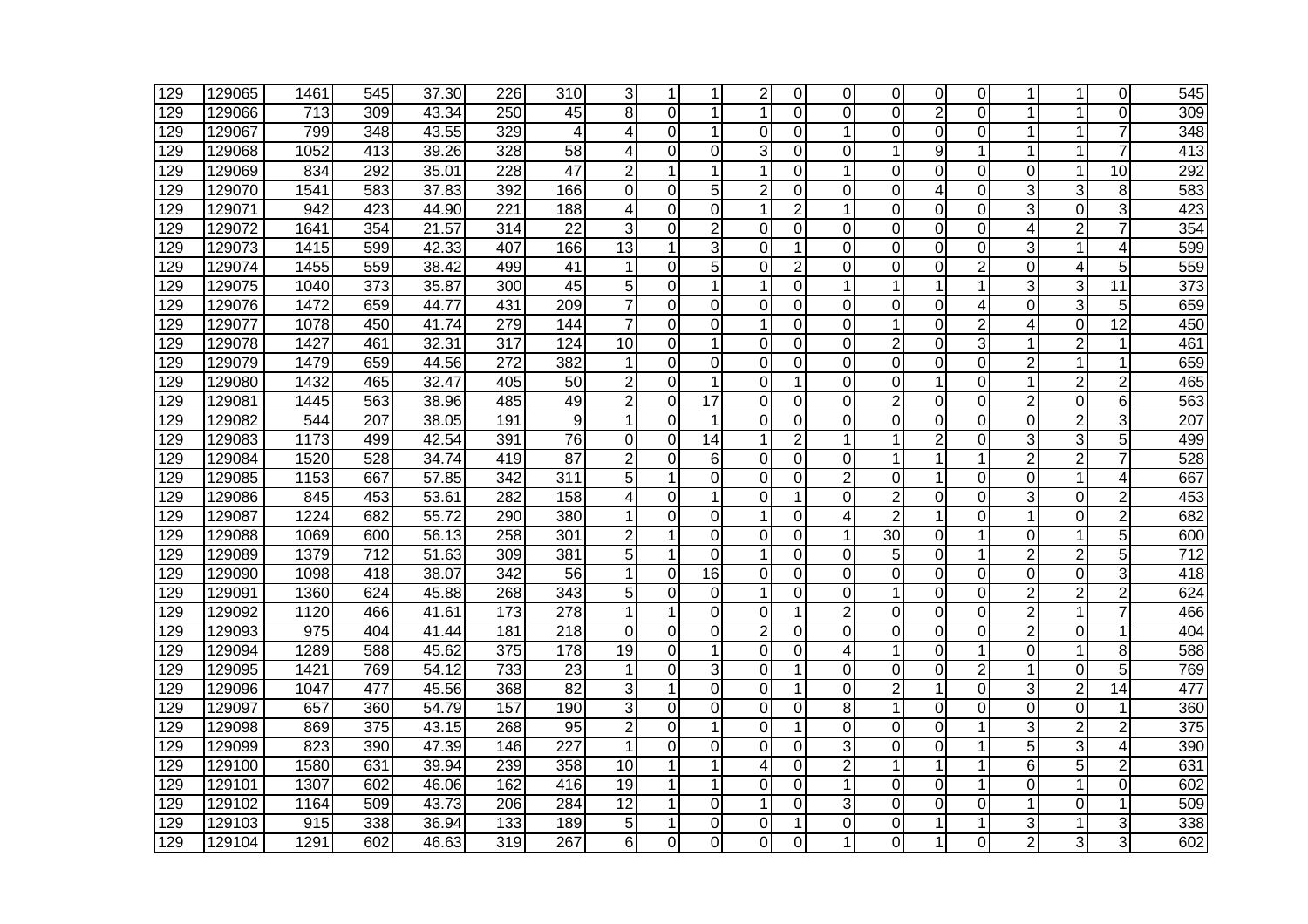| 129 | 129105 | 1449 | 706              | 48.72 | 501              | 191              | 4               |                |                | 0              | 0              | Οl             | 1              | 0              | $\Omega$       | 3              | 0              | 4              | 706 |
|-----|--------|------|------------------|-------|------------------|------------------|-----------------|----------------|----------------|----------------|----------------|----------------|----------------|----------------|----------------|----------------|----------------|----------------|-----|
| 129 | 129106 | 1234 | 587              | 47.57 | 306              | 258              | 4               | 1              | $\Omega$       | $\mathbf{1}$   |                | $\Omega$       | 1              | 1              | $\Omega$       | 3              | 3              | 8              | 587 |
| 129 | 129107 | 1223 | 508              | 41.54 | 291              | 191              | 6               | 1              | 0              | $\overline{2}$ |                | 0              | $\overline{2}$ | 3              | 3              | 3              | 3              | $\overline{2}$ | 508 |
| 129 | 129108 | 1390 | 519              | 37.34 | $\overline{210}$ | 298              | 3               | 0              | 1              | $\Omega$       | 1              | $\Omega$       | 1              | 0              | $\overline{2}$ | 3              | 0              | 0              | 519 |
| 129 | 129109 | 1339 | 488              | 36.45 | 246              | 216              | 7               | 3              | 1              | 3              | 0              | $\Omega$       | 1              | 1              | 0              | 4              | 1              | 5              | 488 |
| 129 | 129110 | 994  | 511              | 51.41 | 230              | 260              | 3               | 1              | $\overline{2}$ | $\mathbf 1$    | 0              | 0              | 7              | 0              | 0              | $\overline{2}$ | 1              | 4              | 511 |
| 129 | 129111 | 1243 | 595              | 47.87 | 385              | 197              | 5               | 0              | 3              | $\Omega$       | 0              | 0              | $\Omega$       | $\Omega$       | 0              | $\overline{2}$ | 1              | 2              | 595 |
| 129 | 129112 | 1260 | 403              | 31.98 | 188              | $\overline{211}$ | 1               | 1              | 0              | 0              | $\mathbf 0$    | $\Omega$       | $\mathbf{1}$   | $\overline{O}$ | $\mathbf 1$    | $\overline{0}$ | 0              | $\Omega$       | 403 |
| 129 | 129113 | 1084 | 506              | 46.68 | 264              | 235              | 6               | 0              | $\Omega$       | $\overline{0}$ | $\Omega$       | $\overline{0}$ | $\overline{0}$ | $\overline{0}$ | $\overline{0}$ | $\overline{0}$ | 0              | 1              | 506 |
| 129 | 129114 | 1350 | 338              | 25.04 | 225              | 97               | 8               | 0              | 1              | 0              | 0              | $\Omega$       | $\mathbf 0$    | 0              | 0              | 1              | $\overline{c}$ | 4              | 338 |
| 129 | 129115 | 1413 | 342              | 24.20 | 226              | 100              | $\overline{2}$  | 0              | 3              | 1              | 0              | $\Omega$       | $\Omega$       | 3              | 0              | 5              | 1              | 1              | 342 |
| 129 | 129116 | 1289 | 333              | 25.83 | 204              | 117              | 3               | 1              | 1              | 1              | 0              | 0              | 0              | 0              | 0              | $\overline{2}$ | 1              | 3              | 333 |
| 129 | 129117 | 1163 | 409              | 35.17 | 230              | 164              | $\overline{c}$  | $\Omega$       | $\mathbf 1$    | 5              | 0              | 0              | 0              | 0              | $\mathbf{1}$   | $\mathbf{1}$   | 0              | 5              | 409 |
| 129 | 129118 | 1121 | 397              | 35.41 | 279              | 103              | 4               | 0              | $\overline{2}$ | $\mathbf 1$    | 0              | 0              | 0              | 1              | $\overline{2}$ | 1              | 1              | 3              | 397 |
| 129 | 129119 | 1386 | 659              | 47.55 | 235              | $\overline{413}$ | 5               | 0              | 0              | $\overline{0}$ | 0              | 0              | $\mathbf{1}$   | 0              | $\mathbf{1}$   | $\overline{2}$ | $\Omega$       | $\overline{2}$ | 659 |
| 129 | 129120 | 1420 | $\overline{522}$ | 36.76 | 208              | $\overline{307}$ | 1               | 0              | $\Omega$       | $\mathbf{1}$   | $\Omega$       | $\overline{0}$ | $\overline{0}$ | $\overline{0}$ | $\overline{0}$ | 1              | $\overline{2}$ | $\overline{2}$ | 522 |
| 129 | 129121 | 678  | $\overline{343}$ | 50.59 | 132              | 206              | 1               | $\Omega$       | 1              | 0              | 0              | 0              | $\mathbf 0$    | 0              | 1              | 1              | 1              | $\Omega$       | 343 |
| 129 | 129122 | 1408 | 695              | 49.36 | 254              | 423              | 3               | 1              | 0              | 1              | 0              | 7              | $\overline{2}$ | 1              | 0              | 0              | 0              | 3              | 695 |
| 129 | 129123 | 1372 | 634              | 46.21 | 198              | 398              | 12              | $\overline{2}$ | 1              | $\overline{2}$ | 0              | 9              | 5              | 1              | $\overline{2}$ | $\overline{2}$ | 0              | $\overline{2}$ | 634 |
| 129 | 129124 | 807  | 442              | 54.77 | 135              | 300              | 3               | 1              | $\Omega$       | 0              | 0              | 0              | $\overline{0}$ | 0              | 0              | 3              | $\Omega$       | 0              | 442 |
| 129 | 129125 | 841  | 435              | 51.72 | 145              | 285              | 3               | 0              | $\mathbf 0$    | $\Omega$       | 0              | 0              | 0              | 0              | 1              | 0              | 1              | $\overline{0}$ | 435 |
| 129 | 129126 | 1174 | 559              | 47.61 | 210              | 331              | $\Omega$        | $\overline{2}$ |                | 1              | 0              | 3              | 9              | $\Omega$       | 0              | 1              | 0              | 1              | 559 |
| 129 | 129127 | 942  | 414              | 43.95 | 129              | 269              | 4               | $\overline{0}$ | 0              | 1              | 1              | $\overline{0}$ | $\overline{0}$ | 1              | $\mathbf 1$    | 1              | 4              | 3              | 414 |
| 129 | 129128 | 1478 | 309              | 20.91 | 136              | 155              | 7               | 1              | $\Omega$       | 1              | 0              | $\Omega$       | 1              | 1              | 0              | 3              | $\Omega$       | $\overline{4}$ | 309 |
| 129 | 129129 | 1411 | 295              | 20.91 | 128              | 149              | 11              | 0              | 0              | 1              |                | $\overline{2}$ | 1              | $\mathbf 0$    | $\Omega$       | 0              | $\mathbf 0$    | 2              | 295 |
| 129 | 129130 | 848  | 493              | 58.14 | 292              | 193              | 5               | 0              | $\overline{2}$ | $\Omega$       | 0              | $\Omega$       | $\Omega$       | 0              | 0              | 0              | $\Omega$       | 1              | 493 |
| 129 | 129131 | 1491 | 637              | 42.72 | 380              | 243              | 7               | 1              | 1              | $\mathbf 1$    | 0              | $\Omega$       | 0              | 0              | 0              | 1              | 0              | 3              | 637 |
| 129 | 129132 | 1126 | 593              | 52.66 | 355              | 229              |                 | 0              | $\Omega$       | 1              | 0              | 0              | 0              | 0              | 0              | 0              | 1              | $\Omega$       | 593 |
| 129 | 129133 | 1497 | 531              | 35.47 | 212              | 304              | 1               | 0              | 1              | 1              |                | 0              | 0              | 1              | 0              | 6              | 1              | 3              | 531 |
| 129 | 129134 | 1337 | 483              | 36.13 | 184              | 285              | 4               | 0              | 0              | $\overline{2}$ | 1              | 0              | $\mathbf{1}$   | 0              | $\overline{0}$ | $\overline{5}$ | 1              | $\overline{0}$ | 483 |
| 129 | 129135 | 1588 | 529              | 33.31 | 208              | $\overline{307}$ | 3               | $\overline{0}$ | $\overline{2}$ | 0              | 0              | $\overline{0}$ | $\overline{2}$ | $\overline{0}$ | $\overline{0}$ | $\overline{7}$ | 0              | $\Omega$       | 529 |
| 129 | 129136 | 830  | 346              | 41.69 | 142              | 195              | $\overline{2}$  |                | $\Omega$       | 0              |                | 0              | $\mathbf 0$    | 1              | $\overline{0}$ | 1              | 2              |                | 346 |
| 129 | 129137 | 1362 | 566              | 41.56 | 207              | 348              | 1               | 1              | 0              | 0              |                | 0              | 0              | 0              | 0              | 6              | 0              | 2              | 566 |
| 129 | 129138 | 1402 | 603              | 43.01 | 290              | 270              | 13              | $\overline{2}$ | 1              | 3              | $\overline{2}$ | $\overline{2}$ | $\mathbf 0$    | 1              | 3              | 5              | 3              | 8              | 603 |
| 129 | 129139 | 1236 | 542              | 43.85 | 387              | 139              |                 | 0              | $\Omega$       | $\mathbf 1$    | 0              | 0              | 0              | 1              | 0              | $\overline{2}$ | 1              | $\overline{4}$ | 542 |
| 129 | 129140 | 1469 | 569              | 38.73 | 390              | 167              | 5               | 0              |                | 1              | 0              | 0              | $\overline{2}$ | $\mathbf 0$    | 0              | $\overline{2}$ | 1              | $\Omega$       | 569 |
| 129 | 129141 | 1216 | 504              | 41.45 | 209              | 275              | 9               | 1              | 0              | $\Omega$       | 0              | 0              | $\Omega$       | 0              | 0              | 3              | 1              | 6              | 504 |
| 129 | 129142 | 1439 | 605              | 42.04 | 199              | 379              | 3               | $\overline{2}$ | $\Omega$       | $\overline{0}$ | 0              | 3              | 3              | 1              | 1              | $\overline{4}$ | $\overline{c}$ | $\overline{8}$ | 605 |
| 129 | 129143 | 855  | 422              | 49.36 | 126              | 276              | $\overline{12}$ | 0              | 0              | 0              | 0              | $\overline{2}$ | $\overline{3}$ | 0              | 0              | 0              | 0              | 3              | 422 |
| 129 | 129144 | 1257 | 559              | 44.47 | 150              | 395              | 5               | $\overline{2}$ | $\Omega$       | $\Omega$       | 0              | $\Omega$       | 3              | $\Omega$       | $\Omega$       | 1              | 1              | 2              | 559 |